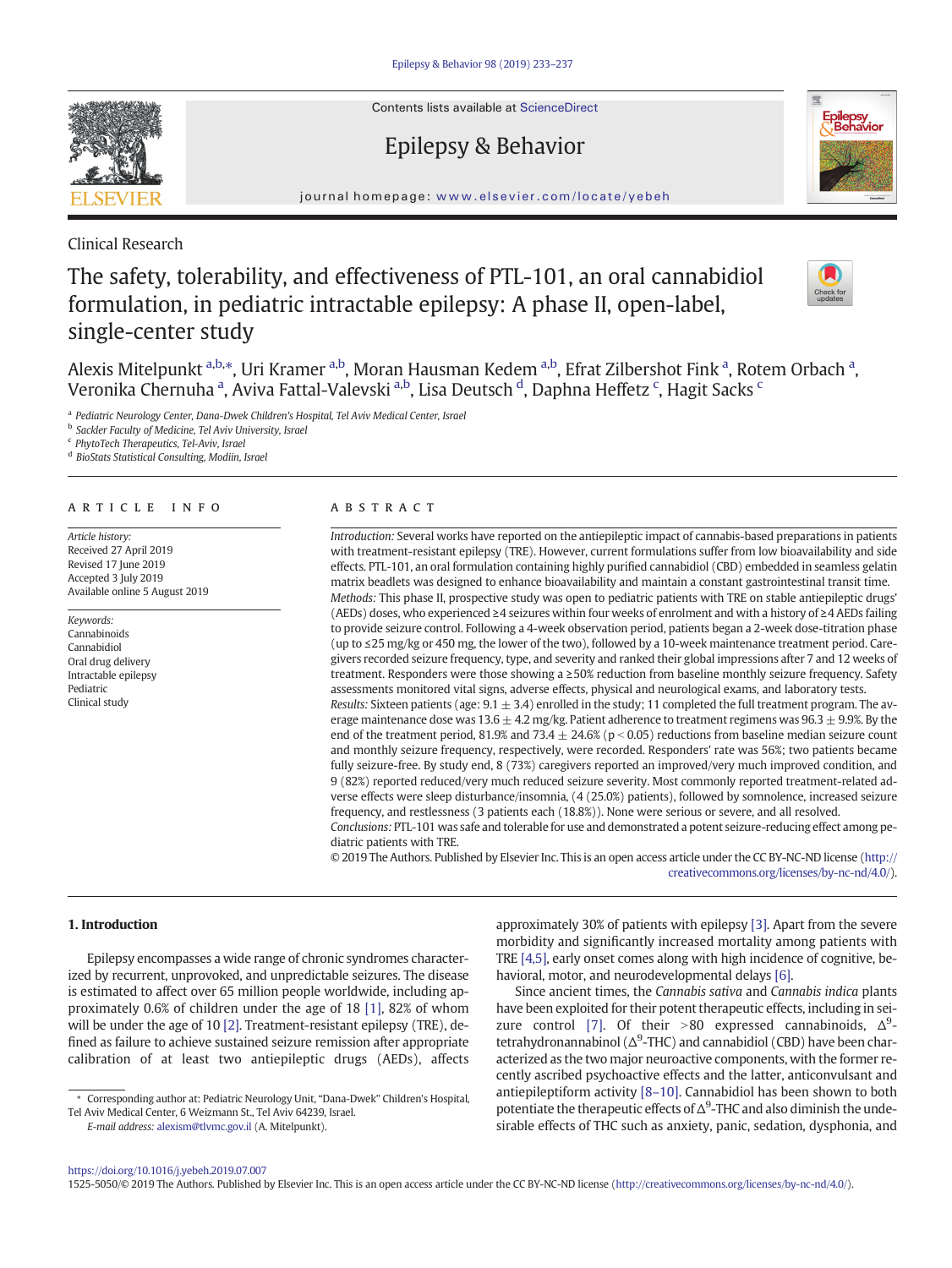tachycardia [\[11,12\],](#page-4-0) which has intensified research efforts toward formulation of pure or highly enriched CBD preparations for the treatment of epilepsy and other neurological disorders [\[8,13\]](#page-4-0). In the first report of a randomized study assessing pure CBD, two of the four treated patients with epilepsy were seizure-free after a 3-month treatment phase, while placebo-treated patients showed no clinical changes [\[14\]](#page-4-0). In a twophase, placebo-controlled pilot study testing CBD capsules (200– 300 mg/day) as an add-on treatment in patients with refractory secondarily generalized epilepsy, treatment proved safe and well tolerated and reportedly brought to almost complete or partial seizure control in 7 of the 8 treated patients [\[15\]](#page-4-0). Similarly, in a retrospective, multicenter assessment of 74 pediatric patients with TRE treated with 1–20 mg/kg/day CBD-enriched cannabis oil (CBD:THC ratio of 20:1) for at least three months, a ≥50% reduction in seizure frequency was reported for 52% of the patients [\[16\].](#page-4-0) In parallel, reduced seizure frequency and improved behavior and alertness were noted in  $>50\%$  of patients and improved language, communication, and motor skill in 25%. In a prospective, open-label, multicenter study assessing the impact of addition of oral CBD to antiepileptic regimens in 162 patients with severe TRE, Devinsky et al. [\[17\]](#page-4-0) reported on reduced seizure frequency over the 12-week treatment period. More recently, Devinksy et al. [\[18\]](#page-4-0) reported on a double-blind, placebo-controlled trial, in which patients with Dravet syndrome and drug-resistant seizures were treated with either 20 mg/kg/day oral CBD or with a placebo solution for 14 consecutive weeks. Active treatment was associated with 47.6% drop in the median monthly frequency of convulsive seizures, with 43% of the CBD-treated patients showing a ≥50% drop in convulsive seizure frequency and only 27% of the placebo-treated patients showing such responses.

To date, only a small number of cannabis-based drugs, in the form of oromucosal sprays, capsules, or oily solutions, have been approved for marketing or are in advanced stages of development. Current formulations have been associated with adverse events following –recurrent use, including lesions, mouth ulcerations, pain and soreness of the oral mucosa, dry mouth, and distinct aftertaste [\[19\].](#page-4-0) In addition, oral, oilbased CBD formulations tested in clinical trials have been associated with low bioavailability and erratic gastrointestinal (GI) uptake and subsequently variable pharmacokinetics [\[20\]](#page-4-0), which often lead to administration of high doses directly associated with adverse effects and poor patient adherence. An optimal oral dosage form is not yet available because of the substantial "first pass" metabolic effect, which limits the oral bioavailability of cannabinoids to 6% [\[21,22\]](#page-4-0).

PTL101, an oral CBD formulation, was manufactured using a proprietary gelatin matrix pellet technology developed to provide for oral, high-loading, excipient-free, cannabinoid-based preparations. The gelatin matrix is comprised of a 100% natural and digestible gelatin polymer that is readily soluble at body temperature. Thus, in the aqueous environment of the GI tract, this soluble gelatin polymer promotes dispersion of lipophilic cannabinoids, by producing a microemulsion in situ, which is expected to enhance bioavailability of the active ingredient (s) and to a relatively constant GI-transit time, while avoiding punctual irritation of gastric mucosa. Further, the maximized surface-to-volume ratio contributes to enhance bioavailability of PTL101 as demonstrated in a phase I pharmacokinetics study [\[23\]](#page-4-0). This phase II study assessed the safety and efficacy of oral administration of PTL101 as an add-on therapy in the treatment of intractable epilepsy among pediatric patients.

# 2. Material and methods

This phase II, open-label, single-center study was initiated following protocol approval by the Tel Aviv Sourasky Medical Center's ethics committee and was conducted in accordance with the principles of the Declaration of Helsinki, the International Conference on Harmonization and Good Clinical Practice guidelines. The trial was registered at [clinicaltrials.gov](http://clinicaltrials.gov) (registration number: NCT02987114). Voluntary, informed consent was provided by the legal guardian of all patients, and patients were allowed to withdraw consent at any point throughout the study.

# 2.1. CBD capsules

The CBD used was derived from highly purified Cannabis sativa extract (>93% CBD; <0.2% THC), prepared by AiFame-AiLab GmbH (St. Gallen, Switzerland). PTL101 capsules were manufactured by Gelpell AG, St. Gallen, Switzerland.

#### 2.2. Patient population

Pediatric (ages 2–15, inclusive) patients diagnosed as having TRE on stable doses of 1–4 AEDs for at least 4 weeks prior to study, who suffered from at least four clinically countable seizures (tonic, clonic, tonic– clonic in the form of partial seizures, partial seizures secondarily generalized or primary generalized, complex partial seizures, and drop attacks (tonic/atonic)) within 4 weeks of study entry, and with a history of at least four AEDs, including one trial of a combination of at least two such drugs, without successful seizure control, were eligible for inclusion in the study. Patients with vagal nerve stimulation had to be on a stable setting of for at least 6 months, and those on a special diet (ketogenic, high fat – low carbohydrate), had to be on a stable fat:carbohydrate ratio for at least 8 weeks prior to enrolment. Exclusion criteria included prior or current use of cannabis-based or synthetic cannabinoid preparations within 3 months of the study, unwillingness to abstain for use of cannabis-based or synthetic cannabinoid preparations throughout the study period, neurodegenerative or deteriorated neurological disease, history of psychiatric disorders, heart failure, psychotic/ anxiety events, or illicit drug use.

#### 2.3. Study design

Patients participated in a 4-week observation period, during which the legal guardian/caregiver recorded patient seizure frequencies. Those failing to provide a completed seizures' diary (at least 25 days with data) were considered screen failures and were withdrawn from the study. Patients then began a 2-week dose-titration period, in which an initial dose of 50 mg PTL101 was administered in clinic on the morning of the day 1. The subject remained in the clinic for 5–7 h after the first dosing for medical supervision. Throughout the titration period, the legal guardian/caregiver kept a diary of patient epilepsy seizure frequency and type. The legal guardian/caregiver was contacted on days 3, 7, and 10 ( $\pm$ 2 days) of treatment during the dose-titration period, to determine the need for dose modifications. Dose elevations (at increments of 50 mg) were implemented in the evenings. When reaching a daily dose of 100 mg or more, drug was administered twice daily (BID), morning and evening, with the higher dose in the evening. A maximum dose of 25 mg/kg per day, or 450 mg/day, the lower of the two, was allowed. Patients were expected to reach a maintenance (stable) dose at the maximum, by the end of this titration period. After reaching a stable dose, defined at the discretion of the investigator as per patient response and adverse effects, patients were treated with the maintenance dose for 10 consecutive weeks, during which the legal guardian recorded all patient seizures and the patient visited the clinic in the first and fifth weeks [\(Fig. 1\)](#page-2-0). Thereafter, treatment was tapered over a one-week period. The legal guardian/caregiver was contacted by phone during this week to assess the patient's status and again, by phone, during the following week, for a general follow-up.

#### 2.4. Laboratory assessments

Before the observation period, vital signs were recorded, and physical and neurological examinations were performed. Before the first dose (day 1), and at the initiation (day 15) of and midway through (day 50) the maintenance treatment period, vital signs were measured, and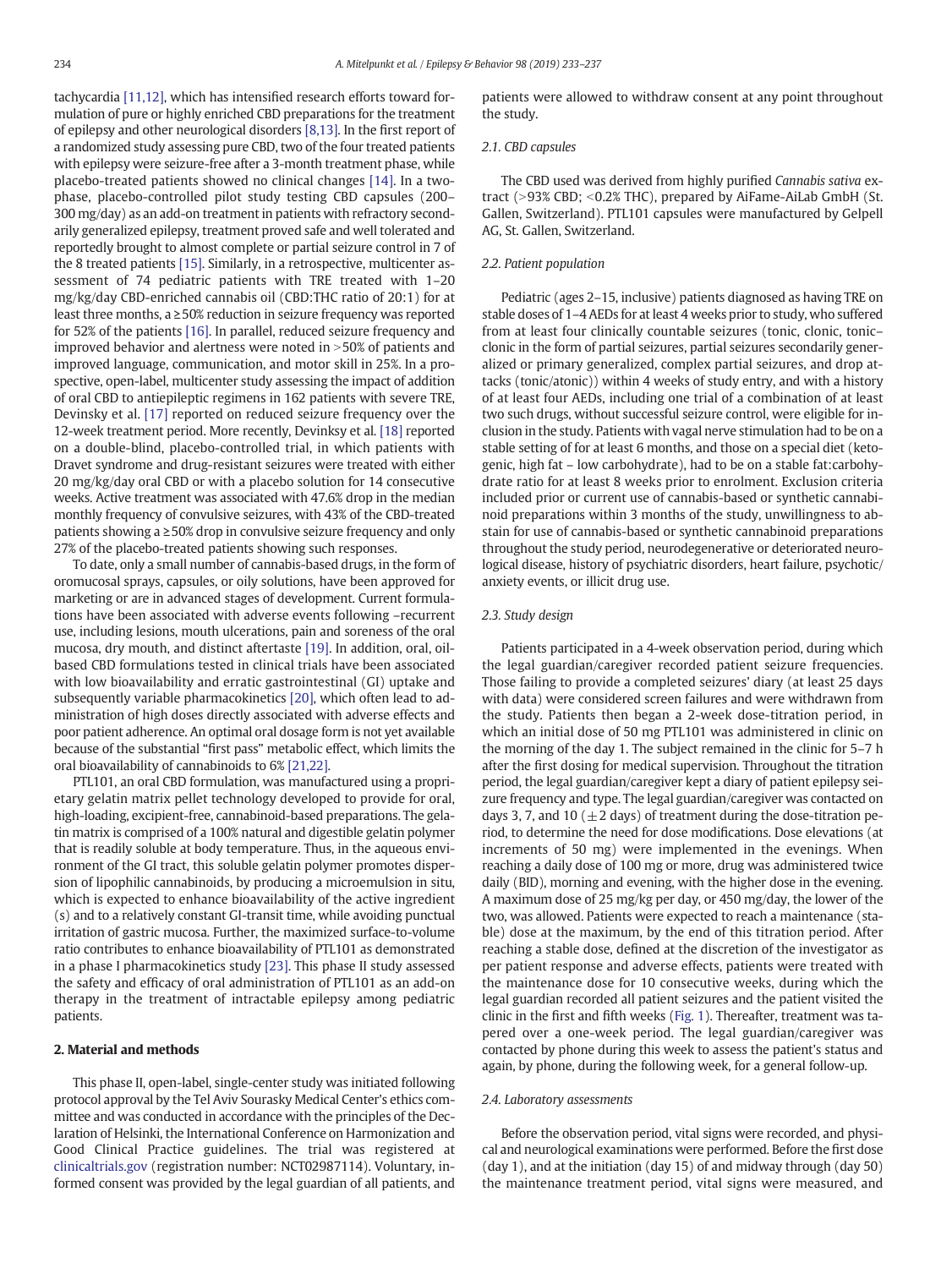<span id="page-2-0"></span>

Fig. 1. Study treatment and assessment schedule. Patients were screened up to 29 days before initiation of the study. Eligible patients then participated in a 4-week observation period, during which the legal guardian/caregiver recorded patient seizure frequencies. Patients then began a 2-week dose-titration period (weeks 5-6). Throughout the titration period, the legal guardian/caregiver kept a diary of patient epilepsy seizure frequency and type. The legal guardian/caregiver was contacted on days 3, 7, and 10 of the dose-titration period, to determine the need for dose modifications. Patients were expected to reach a maintenance (stable) dose at the maximum, by the end of this titration period. Patients were then treated with the maintenance dose for 10 consecutive weeks, during which the legal guardian recorded all patient seizures and the patient visited the clinic in the first and fifth weeks. Thereafter, treatment was tapered over a one-week period. The legal guardian/caregiver was contacted by phone during this week to assess the patient's status and again, by phone, during the following week, for a general follow-up.

physical and neurological examinations were performed. In addition, blood and urine samples were collected at the screening and at the end of the treatment period, for performance of a battery of hematology, blood chemistry, and urine analyses. A 12-lead electrocardiogram (ECG) were also performed at these two visits. A standard electroencephalogram (EEG) was performed before drug treatment and once during the last five weeks of the maintenance treatment period.

# 2.5. Clinical assessments

The legal guardian/caregiver was asked to complete the Caregiver Global Impression of improvement (CGI-I) questionnaires in the middle and at the end of the 10-week maintenance treatment period. The questionnaire used a 5-point rating scale to assess legal guardian/caregiver's global impression of improvement in patient's clinical condition, where "1" indicates Very much improved and "5" indicates Very much worse. At these same time points, the caregiver completed the Caregiver Global Impression of Seizures Severity (CGI-S) questionnaire, which uses a 5-point rating scale to assess legal guardian/caregiver's global impression of seizures severity, where "1" indicates Very much reduced and "5" indicates Very much increased.

#### 2.6. Statistical analyses

All statistical analyses and data presentations, including tabulations and listings, were performed using the SAS® version 9.4 software. All statistical tests were two-sided. The required significance level of findings was 5%. Adherence during maintenance was calculated as [# of doses taken] / [2 ∗ # of days during the period]. Repeated measures analysis of covariance was performed in order to analyze the mean change from the observation period, and the mean percent change from the observation period, these are modeled as a function of time with the

observation period seizure frequency as a covariate. LSmeans (model estimated means) per period were extracted from the models and are presented with level of significance and 95% confidence intervals. Nominal p-values are presented.

# 2.7. Primary study endpoints

Safety: incidence of treatment-related adverse events. Efficacy: percent change in mean countable monthly seizure frequency during the treatment period as compared to the observation period.

The analyses presented were performed on the overall frequency of all seizure types.

# 3. Results

A total of 16 patients of a mean of age of 9.1  $\pm$  3.4, and mean age at diagnosis of 3.0  $\pm$  3.3, were enrolled in the study. Eleven of these patients were female. While most patients presented no clinically significant neurological abnormalities at screening, 10 patients showed clinically significant abnormal EEG signals before initiation of the observation period. Eleven patients completed the study; two patients were discontinued because of worsening of seizures, one because of lack of compliance, one because of mild adverse events probably related to treatment (increased intensity of drop attacks, aggression, increased restlessness, insomnia, difficulty eating/drinking), and one withdrew consent. A portion of the seizure frequency diary of one patient was lost, excluding this patient from the treatment period 3 analysis.

A total of 1985 PTL-101 administrations were registered in the course of this study. Patient adherence to treatment regimens, as determined from capsule counts and review of diaries, was  $96.3 \pm 9.9$ %. The average maintenance phase starting dose was  $15.4 \pm 5.1$  mg/kg, and the



Fig. 2. PTL-101 efficacy. (A) Caregiver Global Impression of Seizure Severity (CGI-S) and (B) Caregiver Global Impression of Improvement (CGI-I) scores, as rated by each patient's legal guardian/caregiver in the middle (day 50) and at the end (day 85) of the 10-week maintenance treatment period. The CGI-I questionnaire used a 5-point rating scale, where "1" indicates Very much improved and "5" indicates Very much worse. The CGI-S questionnaire used a 5-point rating scale, where "1" indicates Very much reduced and "5" indicates Very much increased.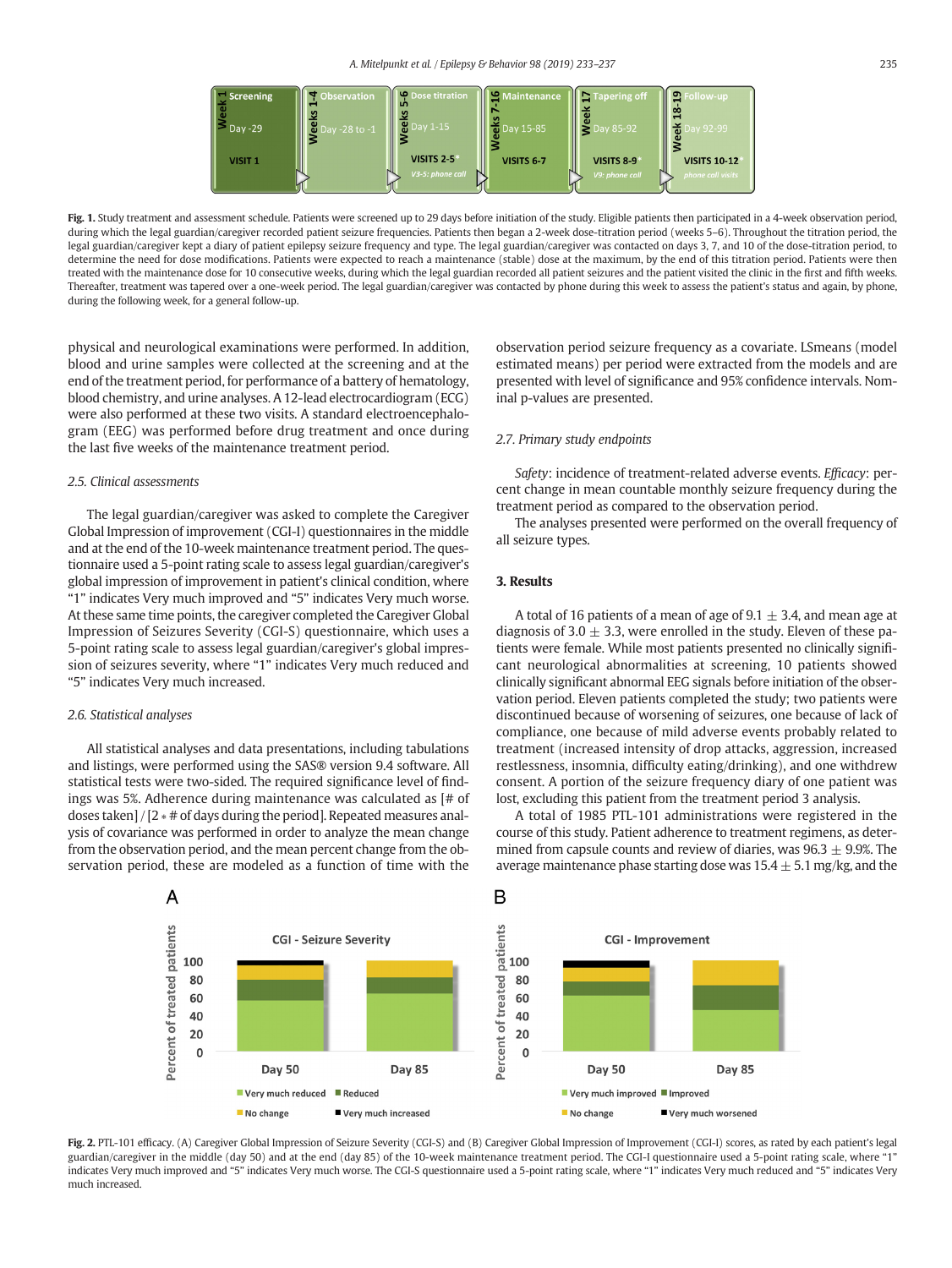| v | ۰.           |             |
|---|--------------|-------------|
|   | P.<br>$\sim$ | ï<br>$\sim$ |
|   |              |             |

Table 1 Seizure count – percent change from baseline.

| Subject #          | Seizure count (% change from observation period) |                                                                       |                                                    |                                                  |  |  |  |
|--------------------|--------------------------------------------------|-----------------------------------------------------------------------|----------------------------------------------------|--------------------------------------------------|--|--|--|
|                    | Treatment<br>$1 - 4$ )                           | Treatment<br>period 1 (wks period 2 (wks<br>$5 - 8$ )                 | Treatment<br>period 3 (wks<br>$9 - 12$             | Entire<br>treatment<br>period (wks<br>$1 - 12$ ) |  |  |  |
| $01 - 01$          | $-60.1$                                          | $-66.4$                                                               | $-67.4$                                            | $-64.6$                                          |  |  |  |
| $01 - 02$          | $-89.2$                                          | $-91.4$                                                               | $-93.5$                                            | $-91.4$                                          |  |  |  |
| $01 - 03$          | $0.0^{\circ}$                                    | $-22.2$                                                               | $-14.2$                                            | $-12.1$                                          |  |  |  |
| $01 - 04$          | $-60.0$                                          | $-100.0$                                                              | $-100.0$                                           | $-86.7$                                          |  |  |  |
| $01 - 05$          | 54.2                                             |                                                                       |                                                    |                                                  |  |  |  |
| $01 - 06$          | $-79.7$                                          | $-95.3$                                                               | $-96.7$                                            | $-90.6$                                          |  |  |  |
| $01 - 08$          | $-40.0$                                          | $-68.0$                                                               | $-69.1$                                            | $-59.0$                                          |  |  |  |
| $01 - 09$          | 537.5                                            |                                                                       |                                                    |                                                  |  |  |  |
| $01 - 11$          | $-77.2$                                          | $-79.4$                                                               | $-81.9$                                            | $-79.5$                                          |  |  |  |
| $01 - 12$          | $-10.7$                                          | $-55.4$                                                               |                                                    |                                                  |  |  |  |
| $01 - 14$          | $-90.6$                                          | $-100$                                                                | $-62.3$                                            | $-84.3$                                          |  |  |  |
| $01 - 16$          | $-92.8$                                          | $-92.5$                                                               | $-100$                                             | $-95.1$                                          |  |  |  |
| $01 - 18$          | $-65.7$                                          | $-79.2$                                                               | $-68.4$                                            | $-71.1$                                          |  |  |  |
| N                  | 13                                               | 11                                                                    | 10                                                 | 10                                               |  |  |  |
| Mean (SD)          |                                                  | $-5.7(168.8)$ $-77.3(23.5)$ $-75.4(26.1)$ $-73.4(24.6)$               |                                                    |                                                  |  |  |  |
| $[95%$ CI]         | $[-107.7;$<br>96.31                              |                                                                       | $[-93.0; -61.5]$ $[-94.0; -56.7]$ $[-91.1; -55.8]$ |                                                  |  |  |  |
| Median<br>[95% CI] | $-60.1$<br>$[-89.2; 0.0]$                        | $-79.4$ [ $-95.3$ ; $-75.5$ [ $-100$ ; $-81.9$ [ $-91.4$ ;<br>$-55.4$ | $-62.3$                                            | $-59.0$                                          |  |  |  |

average dose for the 10-week maintenance phase was 13.6  $\pm$ 4.2 mg/kg.

Overall, a mean 73.4  $\pm$  24.6% and a median 81.9% reduction in monthly seizure frequency was achieved during the 12-week treatment period, with the largest reductions recorded during treatment periods 2 and 3 (mean: 77.3  $\pm$  23.5% and 75.4  $\pm$  26.1%, respectively; median: 79.4% and 75.5%, respectively) (Table 1). The per period LSmean (model estimated) change and percent change from observation period in seizure counts are presented in Table 2. LSmean counts in all three treatment periods were significantly lower than during the observation period ( $p < 0.0001$ ), and LSmean percent change in monthly seizure counts was significantly lower than in both segments of the maintenance phase as compared to the observation phase ( $p = 0.0286$  and 0.0413, respectively). Status epilepticus was only reported for a single patient, who suffered from 2 events during the observation period, 3 during treatment period 1 (wks 1–4), and 2 during treatment periods 2 (wks 5–8) and 3 (wks 9–12). No significant gender-related differences in reduction in seizure frequency were noted (Wilcoxon test:  $p =$ 0.3619). During the titration phase, 8 (50%) patients were considered responders (i.e., had ≥50% reduction in their seizures), while an additional two became responders during the first half of the maintenance phase (Table 3). By the end of the treatment period, 9 patients (56.3%) were considered responders. Two patients were seizure-free at the second and third treatment periods. These measures reflected caregiver overall impressions of seizure severity and overall improvement, with 9 (82%) reporting reduced or very much reduced seizure severity and 8 (73%) ranking the condition as either improved or very much improved by the end of the study ([Fig. 2](#page-2-0)).

Of the 1985 PTL-101 administrations, 36 (1.8%) were associated with at least one treatment-related adverse event, reported by eleven patients (68.8%) [\(Table 4](#page-4-0)). None were serious or severe, and all fully resolved. The most common effect possibly or probably related to study

#### Table 3

Number of responders by treatment period.

| Study period                       | $\%$ (n) | 95% CI             |
|------------------------------------|----------|--------------------|
| Treatment period 1 (wks 1-4)       | 50.0(8)  | $[28.0\%; 72.0\%]$ |
| Treatment period 2 (wks 5-8)       | 62.5(10) | $[38.6\%; 81.5\%]$ |
| Treatment period 3 (wks 9–12)      | 56.3(9)  | [33.2%; 76.9%]     |
| Entire treatment period (wks 1-12) | 56.3(9)  | [33.2%; 76.9%]     |

treatment was nervousness and sleep disturbances, each reported by 4 (25.0%) patients, followed by somnolence and increased epileptic seizures, each reported by three patients (18.8%). Weakness was reported by two patients. Aside from one patient with high urine leukocyte counts at the end of the treatment phase, who showed no other urine or clinical abnormalities, all blood and urine test results were within clinically acceptable ranges at the end of the maintenance treatment period.

# 4. Discussion

The centuries-old appreciation of the potent therapeutic properties and favorable safety profile of the Cannabis plant family has brought to a recent surge in research efforts to leverage it toward treatment of epilepsy, particularly, refractory epilepsy. Recent efforts to both regulate cannabinoid-based pharmaceuticals and to conduct well-controlled clinical trials have generated promising reports on the marked seizure-reducing effect of CBD preparations [\[14](#page-4-0)–18]. This prospective, open-label study, assessing the novel PTL-01 oral CBD formulation, demonstrated a marked beneficial therapeutic effect of a 12-week treatment period on seizure frequencies among patients with TRE. A mean 73.4% and median 81.9% reduction from baseline monthly seizure frequencies was observed, with two patients already fully seizure-free within 5 weeks of treatment, while an additional eight patients reported a > 50% reduction in seizure frequency during this period. These clinical measures translated to meaningful improvements in the condition, as expressed by caregivers' global impressions of significant overall improvements and of marked reductions in seizure severity. Despite the predefined dose limitation and consequently relatively low PTL-101 doses administered in this study, its therapeutic impact was similar to those reported for other oral CBD preparations. More specifically, in their most recently published work, Devinsky et al. [\[18\]](#page-4-0) documented a 43% responder rate, a 47.6% reduction in median monthly frequency of convulsive seizures, and an improvement in at least one CGI category among 62% of patients with Dravet syndrome on a 14-week oral CBD treatment regimen.

PTL-101 was remarkably well tolerated, eliciting only mild or moderate, and mostly short-lived treatment-related adverse effects. PTL-101 most commonly provoked sleep disturbances and nervousness, which seems to clash with the commonly observed hypnotic effect of antiepileptic agents, both reported here and by others [\[15,17\]](#page-4-0). In contrast, eating disorders and GI disorders often reported in association with high-content CBD formulation [16–[18\]](#page-4-0) were each reported by only one patient on PTL-101 treatment. In addition, there were no findings of elevated liver enzymes at the tested treatment period, a common effect previously reported following CBD therapy, suggested to be the result of interactions with concomitantly administered AEDs [\[24\].](#page-4-0) Importantly, there was no evidence of any psychotropic effect, likely

#### Table 2

LSmean seizure count – change and percent change from baseline.

| Treatment period<br>Change from observation period |                     |          | Percent change from observation period |                      |                     |                    |                   |          |                  |                  |                     |                |
|----------------------------------------------------|---------------------|----------|----------------------------------------|----------------------|---------------------|--------------------|-------------------|----------|------------------|------------------|---------------------|----------------|
|                                                    | LSmean              | DF       | t value                                | p value              | Lower 95% CL        | Upper 95% CL       | LSmean            | DF       | t value          | p value          | Lower 95% CL        | Upper 95% CL   |
| 1 (wks 1–4)<br>$2$ (wks 5–8)                       | $-76.3$<br>$-100.6$ | 19<br>19 | $-11.3$<br>$-13.7$                     | < 0.0001<br>< 0.0001 | $-90.4$<br>$-115.9$ | $-62.1$<br>$-85.2$ | $-6.3$<br>$-77.1$ | 19<br>19 | $-0.2$<br>$-2.4$ | 0.8369<br>0.0286 | $-69.0$<br>$-145.3$ | 56.5<br>$-9.0$ |
| $3$ (wks $9-12$ )                                  | $-93.5$             | 19       | $-12.2$                                | < 0.0001             | $-109.6$            | $-77.4$            | $-74.8$           | 19       | $-2.2$           | 0.0413           | $-146.3$            | $-3.3$         |